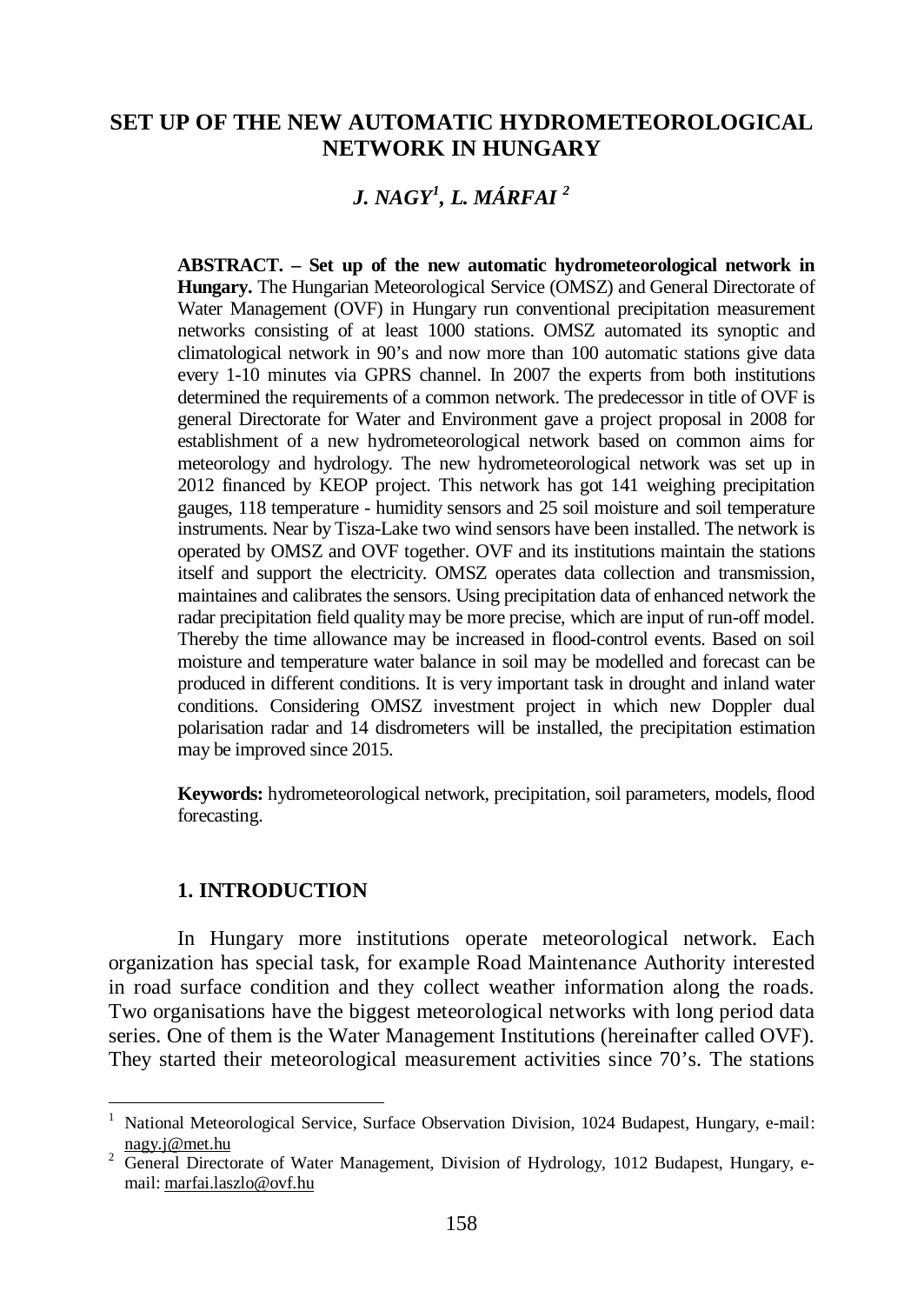are located generally near by rivers or lakes. They measure most frequently the precipitation. Some sites measure also temperature, humidity, evaporation and soil temperature. In their network more than 600 traditional precipitation stations work. The number of stations equipped with automatic weather station (AWS) is less than 60 and they have very different types of sensors. The Hungarian Meteorological Service (hereinafter called OMSZ) represents Hungary in WMO, and includes all activities of meteorology area. Its observation network has almost 600 precipitation stations and more than 100 AWSs based on Vaisala instruments. There are three Doppler radars, two windprofilers, lightning detection systems and two radiosonde stations.

In 2006 the Hungarian Government set up a governmental committee with dedicated task to reform governmental organisations. In the field of meteorology they should like to harmonise and integrate meteorological activity on common platform under OMSZ direction. The first action of this was set up joint commissions from OMSZ and OVF experts. They investigated the advantages and disadvantages of both network and build up the aims and idea of such observation network, which will achive all requirements of both organisations using all available observation data. The feasibility study was completed by the end of 2007. The most important aims beside to enhance efficiency are to stop parallel activities, to decrease the infrastructure cost, to determine at least 3-hour precipitation field with 2x2 km spatial resolution for flood-prevention. The requirement of data availability is at least 95%.

# **2. AUTOMATIC PRECIPITATION NETWORK**

During 2008 the Water Management gave a project proposal for establishing of a new hydrometeorological network based on common aims for meteorology and hydrology. Their proposal was accepted by KEOP program which is supported by EU Cohesion and Structure Foundation. The title of project was KEOP 2.2.2.- 2008-0001 The automation of hydrometeorological network. The first tender called in 2009 was terminated unsuccessfully because of some financial reason. The second one was succesfull and the installation work started early 2012 and finished in September of 2012.

The installation regime was very tightened but everything have been achived on time. The network consists of 141 stations located mainly at the area of water management. Each station is equipped with weighing precipitation gauge, type of PLUVIO**<sup>2</sup>** . Rotronic HygroClip HC2-S3 temperature and humidity sensors have been installed at 118 stations. At 25 sites Decagon EC-5 soil moisture sensor and UNITEK Soil Temperature sensor are used. Wind sensors located at 2 stations and all data-logger are also developed by UNITEK. The communication is based on GPRS technology, Sierra Xtend modem is used. Every 10 minutes the central computer hosted in OMSZ collects data and transfers them into the central database. After validation data OMSZ sends them to the OVF database. During the first half year the data availability is more than 99%.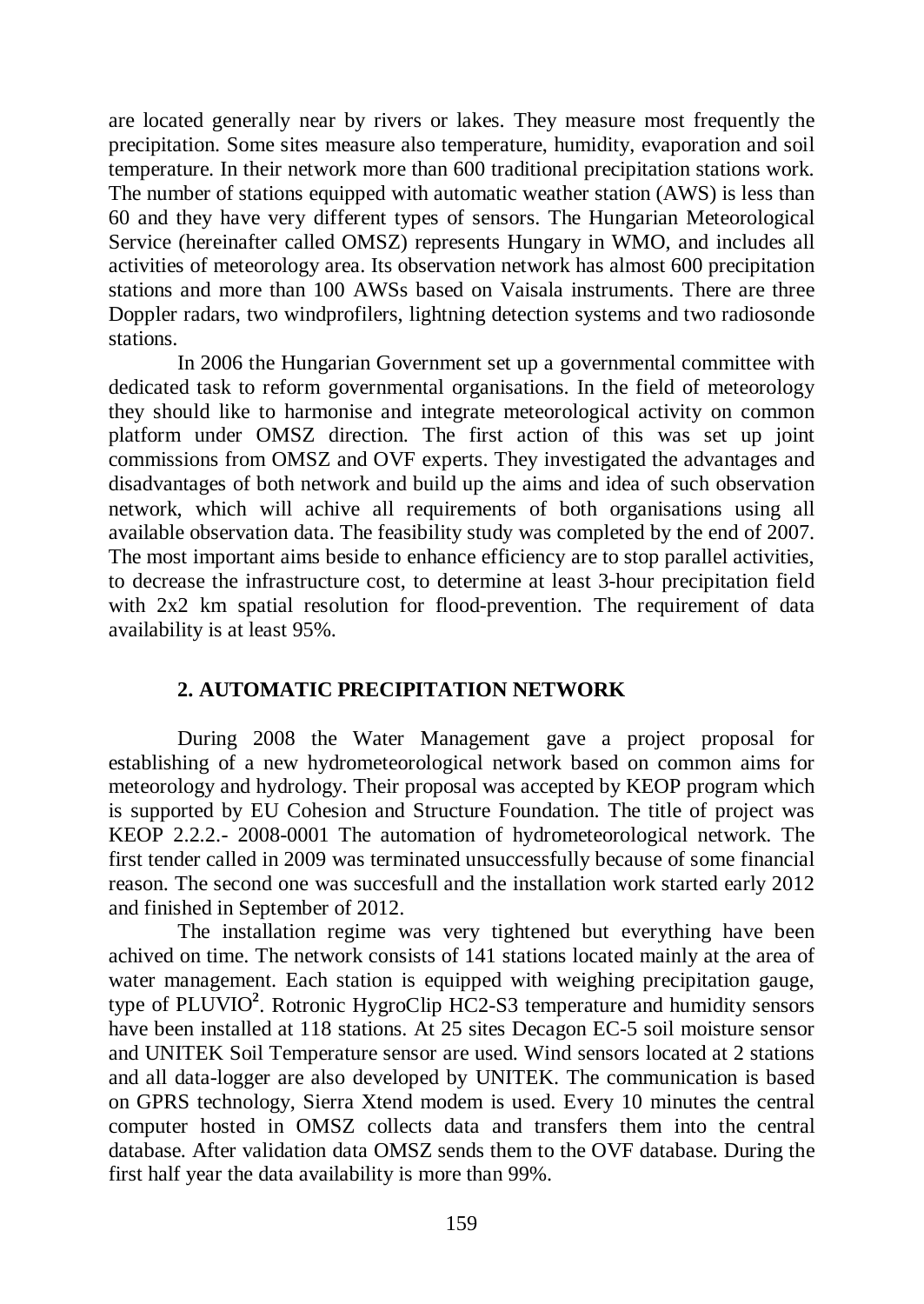This network is operated by OMSZ and OVF together. Water management maintaines the field of instrument and supports the electricity. OMSZ's task is to operate central database, control data flow, validate the data, maintain the instruments and calibrate the sensors according to its ISO certification.

The location of all station of both network can be found in Figure 1. AWS station operated by OMSZ is marked with red triangle and blue circle means automatic hydrometeorological station of OVF. The brown line is border of county.



**Fig.1.** *The location of all AWS station of OMSZ and OVF network*

### **3. DATA PROCESSING AND POSSIBILITIES**

With setting up this new hydrometeorological network the number of precipitation and temperature AWSs has doubled. From 10 minutes measured data several products are calculated in central database, for example hourly, daily, monthly and annual sums, averages, extrems. We have got more information about several weather phenomena and our knowledge may be enhanced. It is obvious, the surface measurements have to be used with other data, among others remote sensing data. Some potential application areas are mentioned later on.

OMSZ's Doppler, dual-polarisation radars give volumetric data about precipitation echoes. Several products are calculated from elementary data. The most important information is a maximum reflectivity calculated every 5 minutes.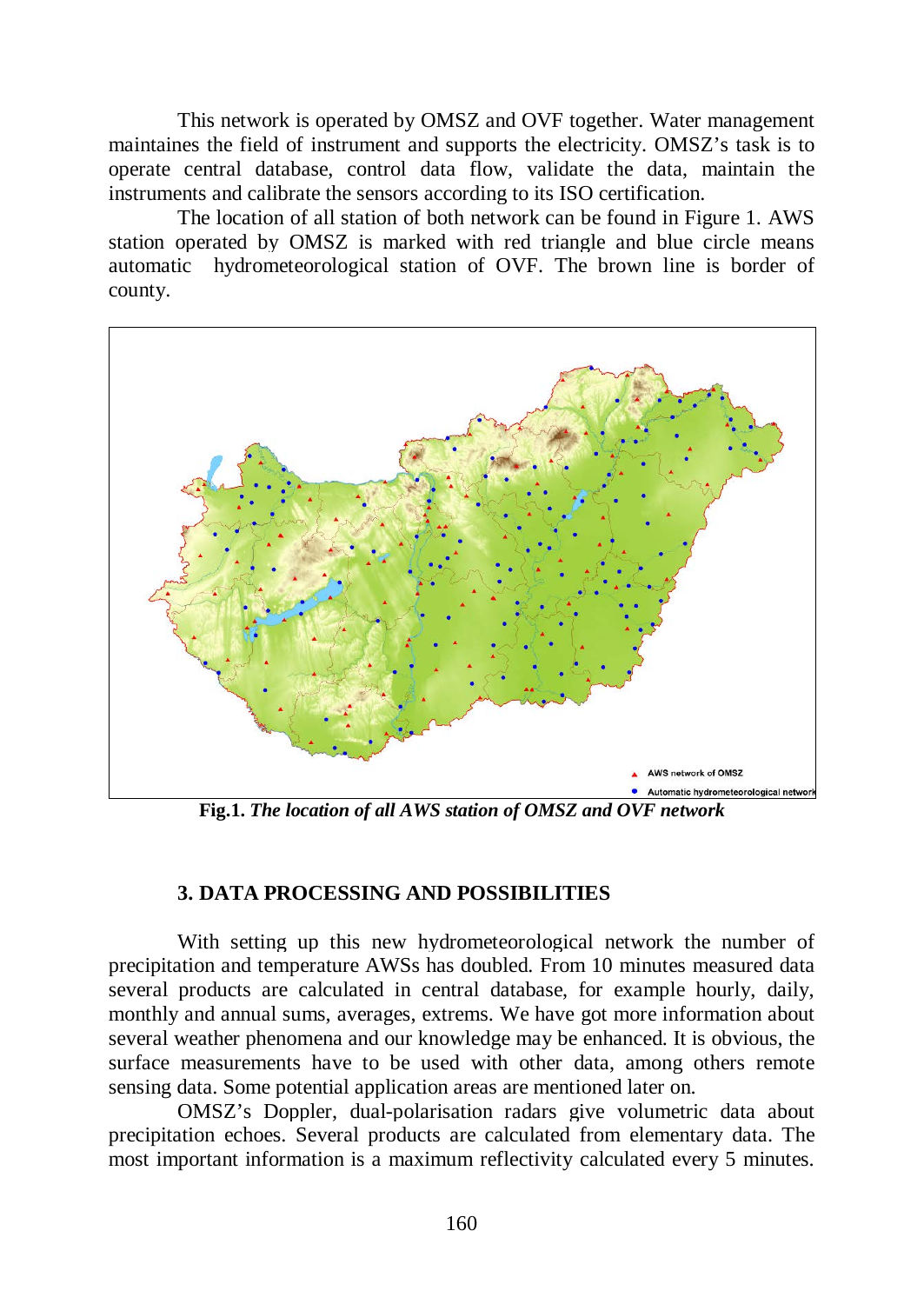Several  $-1$ , 3, 6, 12 and 24 – hourly precipitation fields are originated from reflectivities. This precipitation fields are adjusted by using AWS precipitation data at the OMSZ. This is the most important information for Water Management. The corrected database is input of run-off model.

The model developments joining with hydrometeorological monitoring help rainfall-runoff process, analysis and decision makings. The main element is DIWA (Distributed Watershed) model developed in Hungary.

This is designed to model the following: rainfall-runoff process, flood events analysis, regional land-use-change scenario analysis, real-time hydrological forecasting and control. The model-input is based on spatially distributed meteorological data, computed portion of rain and snow, evapotranspiration and rain interception.

The purpose of this model is supported by water monitoring system's automatic elements (water-level, discharge and underground water-level) partly founded by KEOP.

The main designated aims are flash-flood forecasting of smaller rivers up to 3 hours, rescue of people and assets during 3-6 hours and starting of protection activity when the time advantage is more than 6 hours.

Recently OMSZ operates the web-site as deputy of Ministry of Rural Development from where registered person can get information about drought, frost, flood and storm. Using data of hydrometeorological network and water balance output coming from above-mentioned model part of rain and soil the drought and inland waters may be determinated more precisely.

# **4. ONGOING DEVELOPMENTS**

The above-mentioned model developments are going on continuously and new results are available for a public and decision-makers. Furthermore the big investment project at the OMSZ in process can be mentioned. A new Doppler dualpolarisation radar will be installed near to Szentes, South-Est area of Hungary and 14 disdrometers around the country. This project is also supported by KEOP. The installation work will be finished next year and enhanced national radar images will be available from 2015. The radar reflectivity may be adjusted by using disdrometer drop-size distribution data and enhanced radar data support the meteorological and hydrological forecast.

# **5. CONCLUSIONS**

With cooperation of two governmental organisations, Hungarian Meteorological Service and General Directorate of Water Management the Hungarian hydrometeorological observation network has been enlarged. There is a possibility to detect more precisely the extreme weather phenomena and to make new product using Distributed Watershed rainfall-runoff model. At the flood